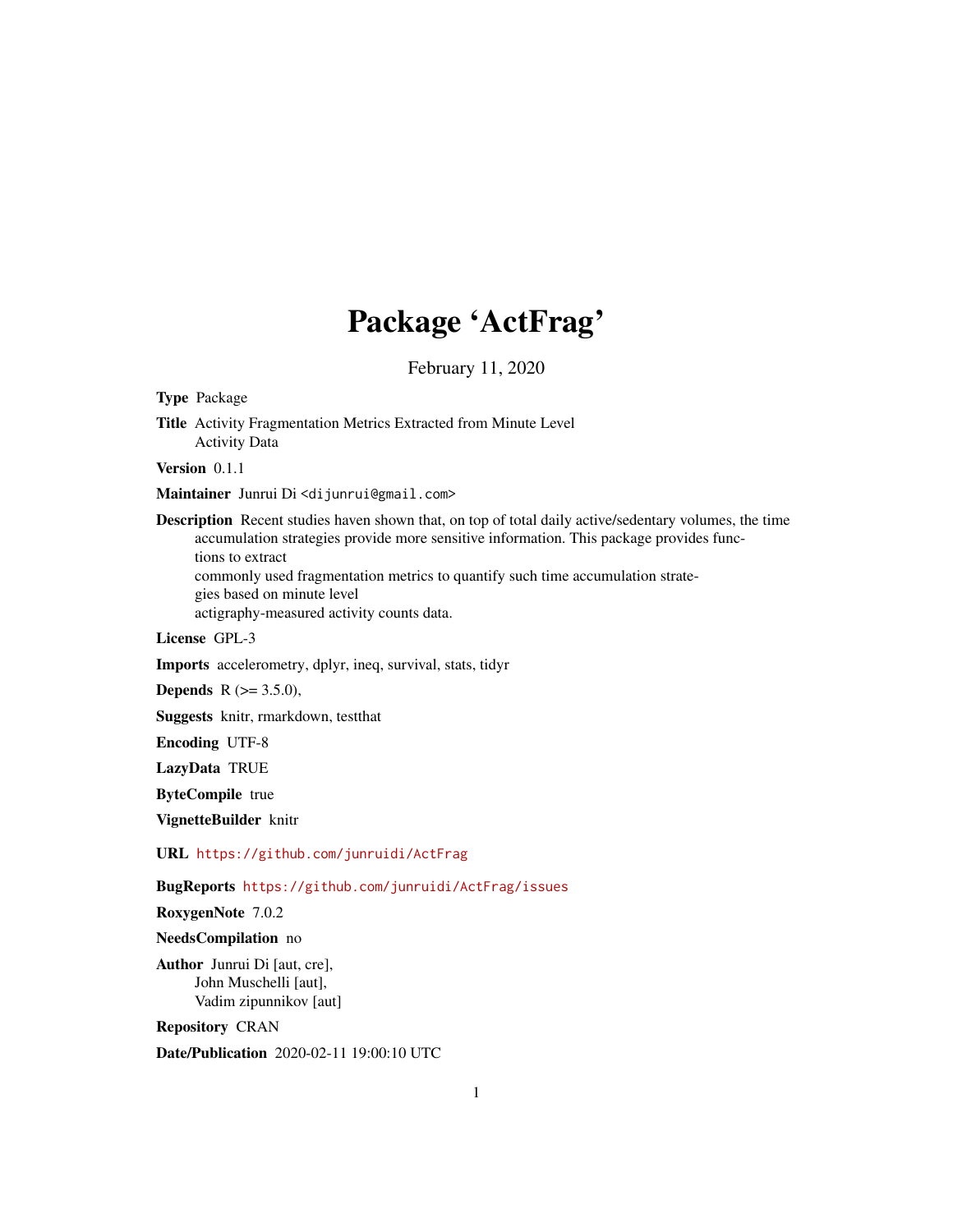# <span id="page-1-0"></span>R topics documented:

| Index |  |
|-------|--|

example\_activity\_data *Activity/Wear Data from 50 Subjects from NHANES 2003 - 2006*

#### Description

A list of two data.frames containing the counts and the weartime for 50 NHANES subjects

# Usage

example\_activity\_data

# Format

A list of two data.frames with 1442 columns, which are in the following order:

ID identifier of the person.

Day numeric sequence 1,2,.. indicating the order of days within a subject.

MIN1-MIN1440 counts of activity of that specific minute.

fragmentation *Fragmentation Metrics*

# Description

Fragmentation methods to study the transition between two states, e.g. sedentary v.s. active.

#### Usage

```
fragmentation(
  x,
 w,
 thresh,
 bout.length = 1,
 metrics = c("mean_bout", "TP", "Gini", "power", "hazard", "all")
)
```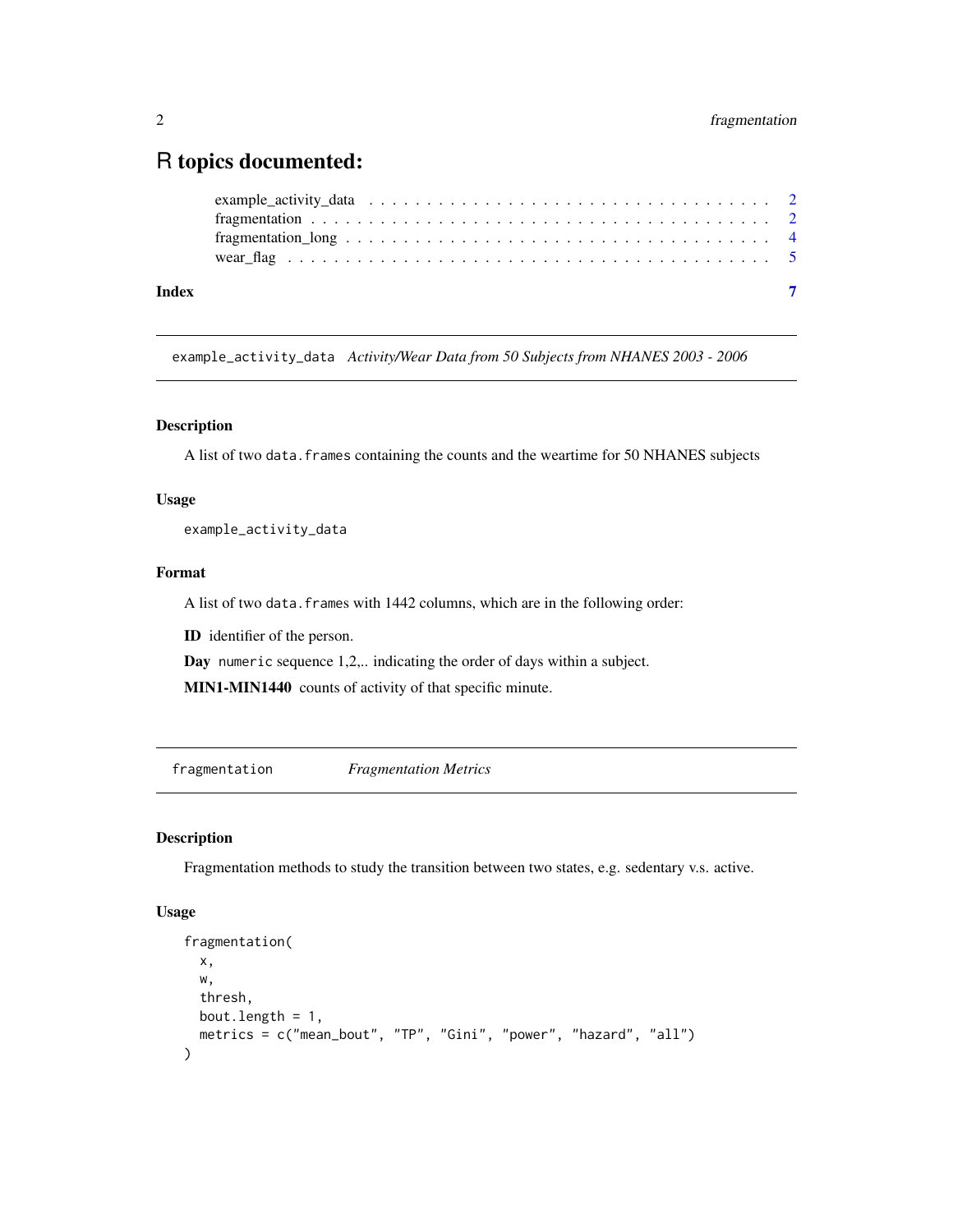# fragmentation 3

#### Arguments

| $\mathsf{x}$ | integer vector of activity data.                                                                                                     |
|--------------|--------------------------------------------------------------------------------------------------------------------------------------|
| W            | vector of wear flag data with same dimension as x.                                                                                   |
| thresh       | threshold to binarize the data.                                                                                                      |
| bout.length  | minimum duration of defining an active bout; defaults to 1.                                                                          |
| metrics      | What is the fragmentation metrics to exract. Can be "mean_bout", "TP", "Gini", "power", "hazard", or<br>all the above metrics "all". |

# Details

Metrics include mean\_bout (mean bout duration), TP (between states transition probability), Gini (gini index), power (alapha parameter for power law distribution) hazard (average hazard function)

# Value

A list with elements

| $mean_r$    | mean sedentary bout duration                |
|-------------|---------------------------------------------|
| mean_a      | mean active bout duration                   |
| <b>SATP</b> | sedentary to active transition probability  |
| <b>ASTP</b> | bactive to sedentary transition probability |
| Gini_r      | Gini index for active bout                  |
| Gini a      | Gini index for sedentary bout               |
| h_r         | hazard function for sedentary bout          |
| h a         | hazard function for active bout             |
| alpha_r     | power law parameter for sedentary bout      |
| alpha_a     | power law parameter for active bout         |

#### References

Junrui Di, Andrew Leroux, Jacek Urbanek, Ravi Varadhan, Adam P. Spira, Jennifer Schrack, Vadim Zipunnikov. Patterns of sedentary and active time accumulation are associated with mortality in US adults: The NHANES study. bioRxiv 182337; doi: https://doi.org/10.1101/182337

# Examples

```
data(example_activity_data)
count1 = c(t(example_activity_data$count[1,-c(1,2)]))
wear1 = c(t(example_activity_data$wear[1,-c(1,2)]))frag = fragmentation(x = count1, w = wear1, thresh = 100, bout.length = 1, metrics = 'mean_bout')
```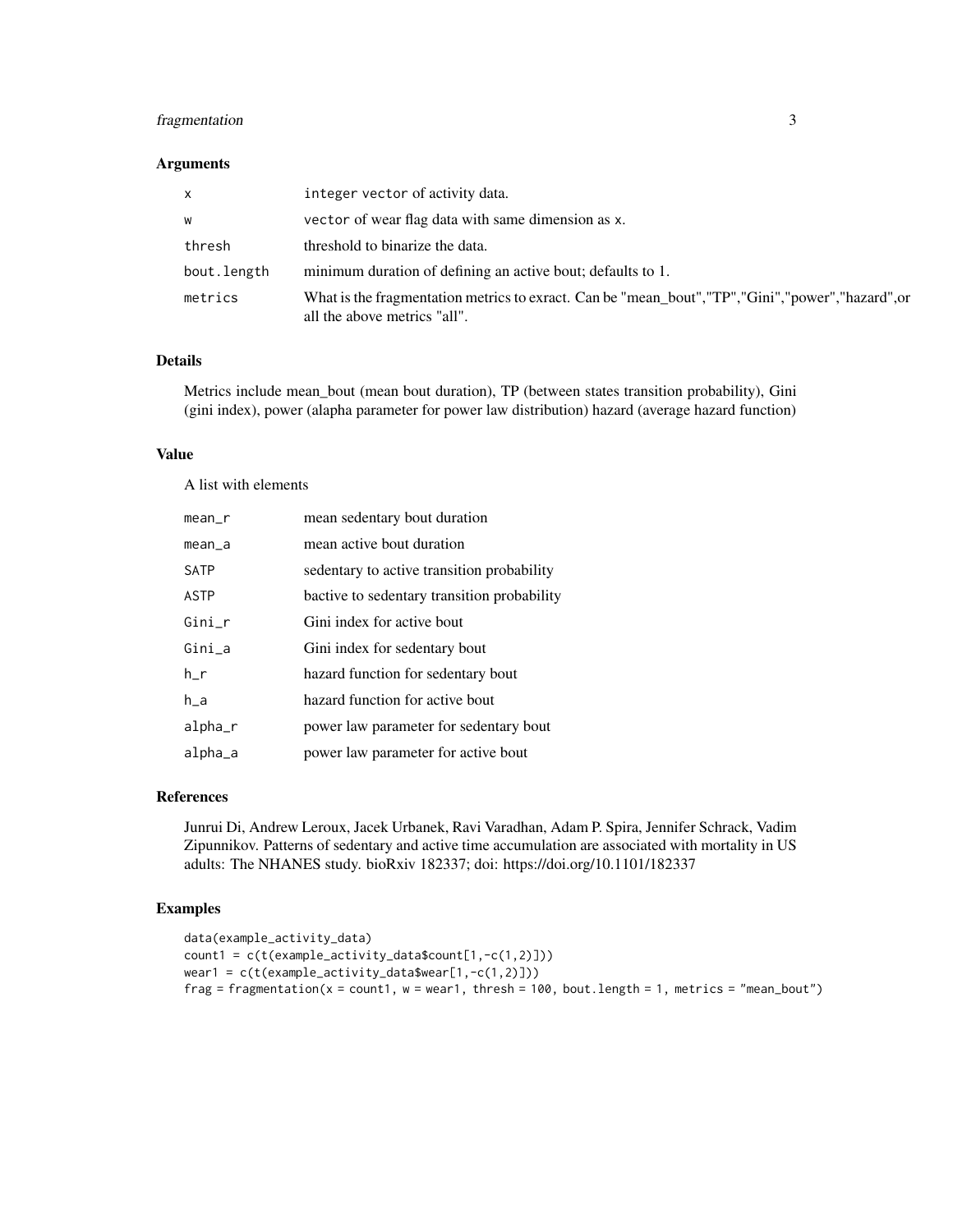<span id="page-3-0"></span>fragmentation\_long *Fragmentation Metrics for Whole Dataset*

#### Description

Fragmentation methods to study the transition between two states, e.g. sedentary v.s. active.This function is a whole dataset wrapper for fragmentation

#### Usage

```
fragmentation_long(
  count.data,
 weartime,
  thresh,
 bout.length = 1,
 metrics = c("mean_bout", "TP", "Gini", "power", "hazard", "all"),
 by = c("day", "subject")
)
```
# Arguments

| count.data  | data. Frame of dimension $n*1442$ containing the 1440 minutes of activity data<br>for all n subject days. The first two columns have to be ID and Day. ID can be<br>either character or numeric. Day has to be numeric indicating the sequency<br>of days within each subject. |
|-------------|--------------------------------------------------------------------------------------------------------------------------------------------------------------------------------------------------------------------------------------------------------------------------------|
| weartime    | data. frame with dimension of count, data. The first two columns have to be<br>ID and Day. ID can be either character or numeric. Day has to be numeric<br>indicating the sequencey of days within each subject.                                                               |
| thresh      | threshold to define the two states.                                                                                                                                                                                                                                            |
| bout.length | minimum duration of defining an active bout; defaults to 1.                                                                                                                                                                                                                    |
| metrics     | What is the fragmentation metrics to exract. Can be "mean_bout","TP","Gini","power","hazard",or<br>all the above metrics "all".                                                                                                                                                |
| by          | Determine whether fragmentation is calcualted by day or by subjects (i.e. ag-<br>gregate bouts across days). by-subject is recommended to gain more power.                                                                                                                     |
|             |                                                                                                                                                                                                                                                                                |

#### Details

Metrics include mean\_bout (mean bout duration), TP (between states transition probability), Gini (gini index), power (alapha parameter for power law distribution) hazard (average hazard function)

#### Value

A dataframe with some of the following columns

| ΙD  | identifier of the person                                             |
|-----|----------------------------------------------------------------------|
| Dav | numeric vector indicating the sequencey of days within each subject. |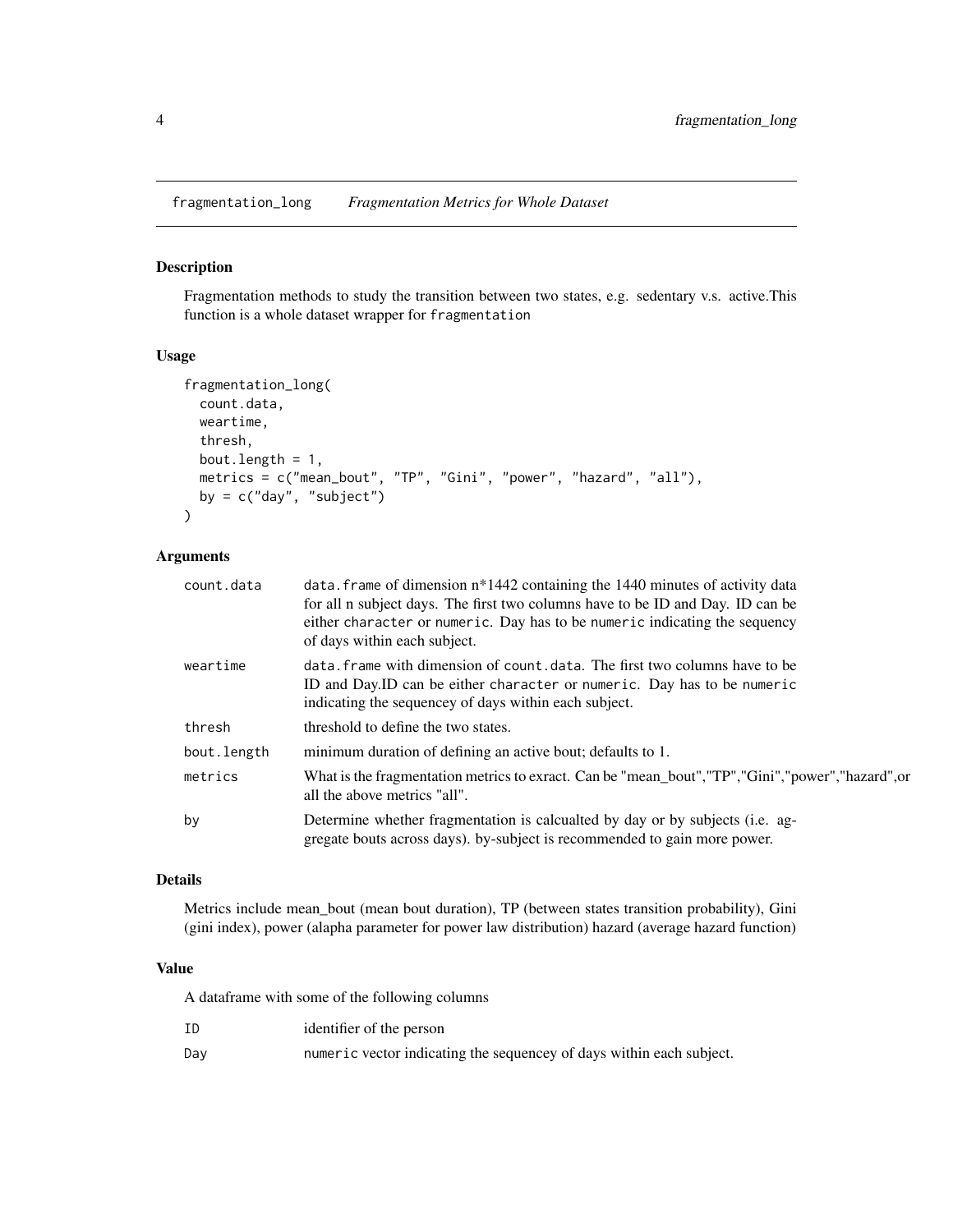#### <span id="page-4-0"></span>wear\_flag 5

| $mean_r$    | mean sedentary bout duration                |
|-------------|---------------------------------------------|
| $mean_a$    | mean active bout duration                   |
| <b>SATP</b> | sedentary to active transition probability  |
| ASTP        | bactive to sedentary transition probability |
| $Gini_r$    | Gini index for active bout                  |
| Gini_a      | Gini index for sedentary bout               |
| h r         | hazard function for sedentary bout          |
| h a         | hazard function for active bout             |
| alpha       | power law parameter for sedentary bout      |
| alpha_a     | power law parameter for active bout         |

#### Examples

```
data(example_activity_data)
count = example_activity_data$count
wear = example_activity_data$wear
frag_by_day = fragmentation_long(count.data = count,
weartime = wear, thresh = 100, bout. length = 1,
metrics = "all", by = "day")tp_by_subject = fragmentation_long(count.data = count,
weartime = wear, thresh = 100, bout. length = 1,
metrics = "TP",by = "subject")
```
wear\_flag *Create Wear/Nonwear Flags*

#### Description

Determine during which time period, subject should wear the device. It is preferable that user provide their own wear/non wear flag which should has the same dimension as the activity data. This function provide wear/non wear flag based on time of day.

#### Usage

```
wear_flag(count.data, start = "05:00", end = "23:00")
```
#### Arguments

| count.data | data. frame of dimension $n*1442$ containing the 1440 minute activity data for<br>all n subject days. The first two columns have to be ID and Day. |
|------------|----------------------------------------------------------------------------------------------------------------------------------------------------|
| start      | start time, a string in the format of 24hr, e.g. $"05:00"$ ; defaults to $"05:00"$ .                                                               |
| end        | end time, a string in the format of 24hr, e.g. " $23:00$ "; defaults to " $23:00$ "                                                                |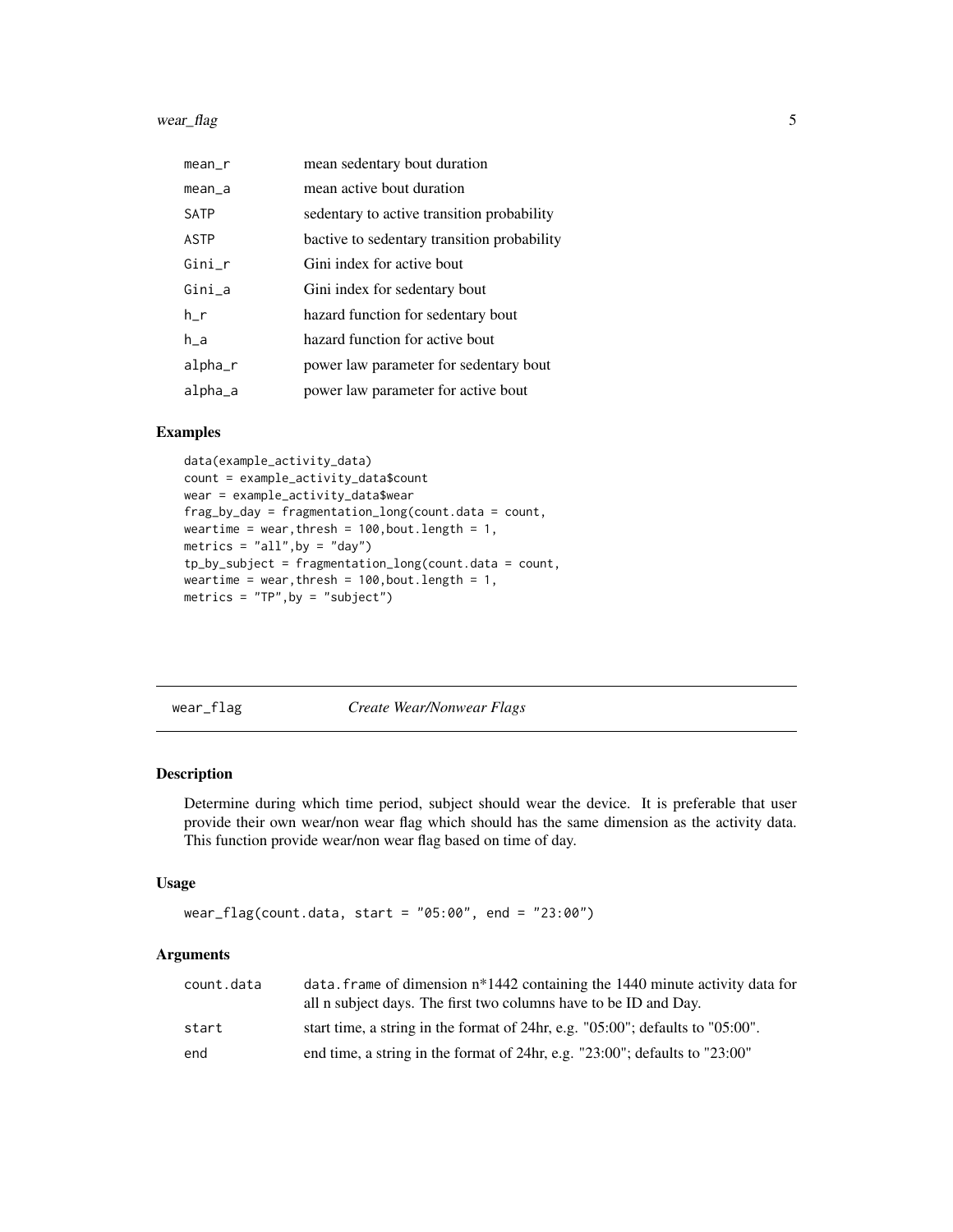# Details

Fragmentation metrics are usually defined when subject is awake. The weartime provide time periods on which those features should be extracted. This can be also used as indication of wake/sleep.

# Value

A data.frame with same dimension and column name as the count.data, with 0/1 as the elments reprensting wear, nonwear respectively.

# Examples

```
data(example_activity_data)
count = example_activity_data$count
weartime = wear_flag(count.data = count)
```